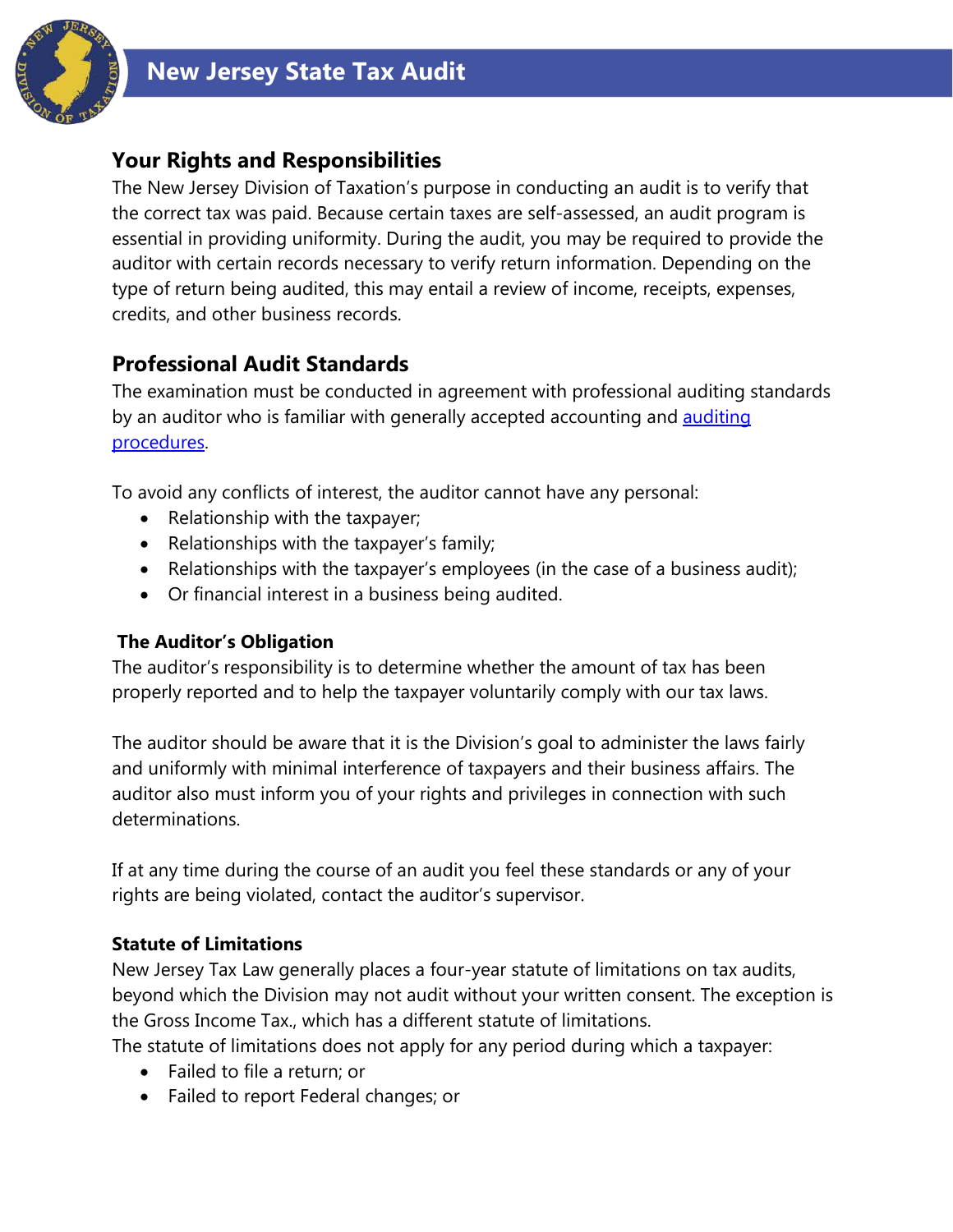• Filed a false or fraudulent return to evade tax.

Because variations do exist, the specific provisions of each tax law should be consulted.

#### **Privacy/Confidentiality**

You have the right to know:

- Why we request certain information;
- How such information will be used; and
- The consequences of failing to submit the information.

Tax Law prohibits the disclosure of information obtained from a tax return or during the course of an audit to any unauthorized person. Tax Law does permit the Division to share tax information with the Internal Revenue Service and other tax agencies pursuant to defined standards of confidentiality and reciprocity.

New Jersey is committed to protecting the privacy of your tax information. Because traditional email is not secure, the Division of Taxation will not address specific tax account concerns via email. However, general questions and comments by email are welcome. No confidential information, such as Social Security or Federal Tax Identification numbers, liability or payment amounts, dates of birth, or bank account numbers should be included in your email.

#### **Representation**

You may obtain representation at any time during the audit and have the right to suspend a meeting or interview at any time to obtain such representation. Representatives must have the proper written authorization (Appointment of Taxpayer [Representative\)](http://www.state.nj.us/treasury/taxation/prntpoa.shtml) to act on your behalf in your absence.

#### **Consent Form**

The consent form is an agreement between a taxpayer and the Division that extends the Statute of Limitations to complete the audit as well as the time to file a refund claim. Generally, the use of a consent form is for the convenience of the taxpayer. It allows both parties a greater degree of flexibility should you require additional time beyond the normal (30-day) requirement to secure necessary information. In the absence of a consent form, it may be difficult to grant requests for an extension of time beyond 30 days. The Division's goal is to complete all audits as expeditiously and equitably as possible.

### **Audit Techniques**

There are several different techniques used for conducting audits. The method an auditor chooses will depend on a number of variables, such as the type of tax, the accuracy and availability of records, and the size and complexity of a business. For more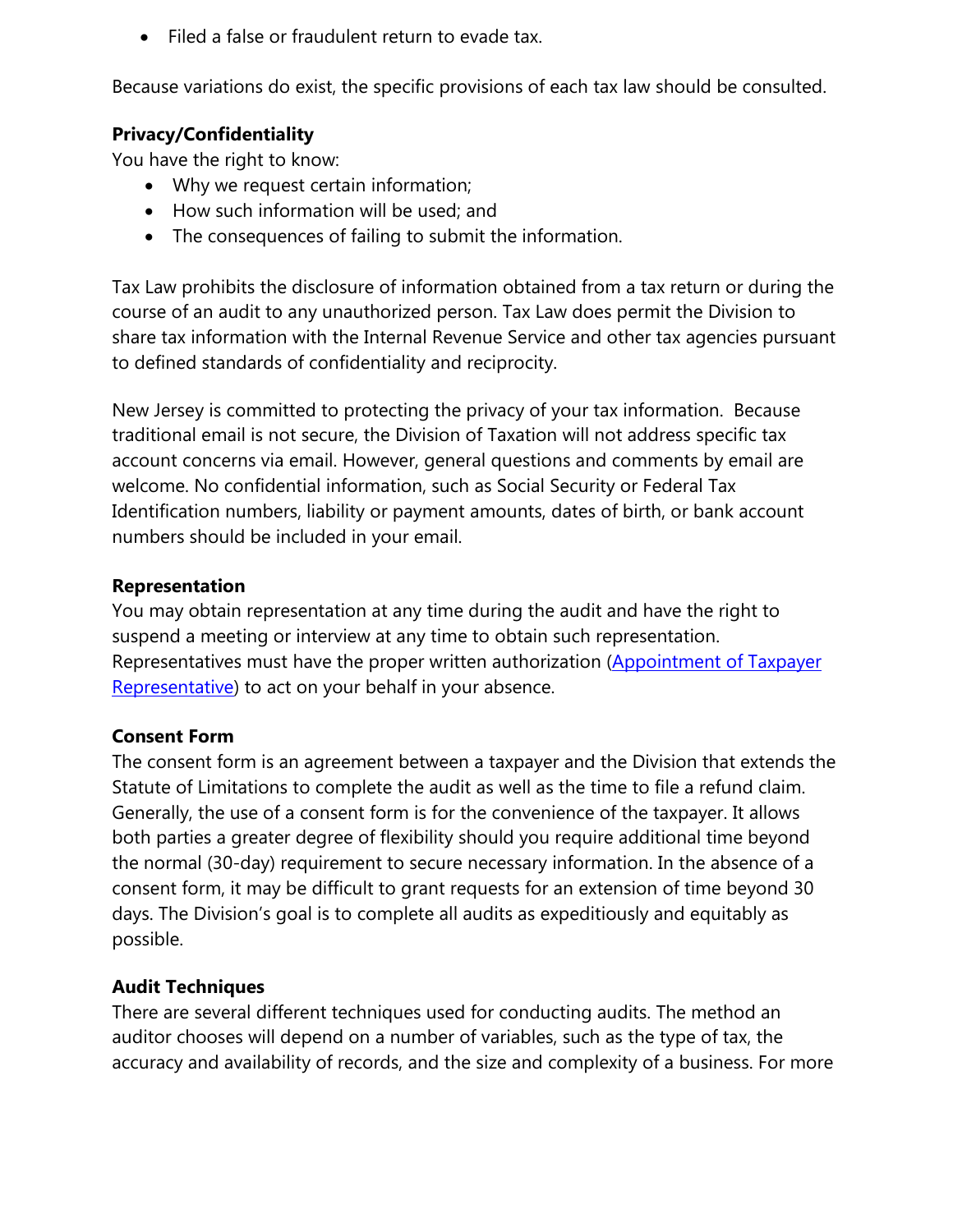details about the audit process and techniques, please refer to [The New Jersey Manual](http://www.state.nj.us/treasury/taxation/njmap.shtml)  [of Audit Procedures.](http://www.state.nj.us/treasury/taxation/njmap.shtml)

### **Audit Duration**

The duration of the audit will depend on the complexity of the returns being audited and the completeness and accuracy of the records.

### **Audit Findings**

If there are changes, the auditor will notify you and your representative to explain the findings and provide copies of audit work papers and schedules. The audit findings, as well as the audit methods and procedures, will be explained in simple, nontechnical terms. Findings may include recommended changes in recordkeeping practices to correct accounting errors found during the audit, an explanation of the proper interpretation of Tax Law in areas in which errors were made, a notice of additional taxes due, or a notification that a refund is due. All notices of assessment related to audits will be sent by registered or certified mail.

A reasonable period of time will be given to review the audit findings and, if necessary, submit additional information. The auditor will then analyze any additional information or documentation submitted and, if appropriate, revise the work papers. If the audit results in a refund, the auditor will provide any assistance that may be required.

A confirmation letter will be sent for any audit resulting in no change.

### **If You Agree**

If you agree with the audit findings, you [submit payment](https://www.state.nj.us/treasury/taxation/organization/audit.shtml) of the amount due. If you owe money but cannot pay in full, arrangements may be made for a [deferred payment plan.](https://www.state.nj.us/treasury/taxation/dpc.shtml) You should be aware that interest (and possibly penalties) would continue to accrue on the unpaid balance.

#### **If You Disagree**

Often, disagreements with the audit findings can be resolved with the Auditor and/or a Supervisor at your request. The Auditor, along with the Supervisor, will review all additional information submitted and determine if any adjustments are necessary. If you are still in disagreement after a final decision is made by the Division, you may informally appeal the Audit Assessment or Notice of Deficiency through the Division's [Conference and Appeals Branch.](http://www.state.nj.us/treasury/taxation/organization/confappl.shtml) You must submit a written appeal to the Conference and Appeals Branch within 90 days of the date the notice was issued even if you have previously written to the Division and objected to the initial audit findings. Protests for Inheritance and Estate Tax should be filed directly with the Chief of the Inheritance and **Estate Tax Branch** and not with the Conference and Appeals Branch.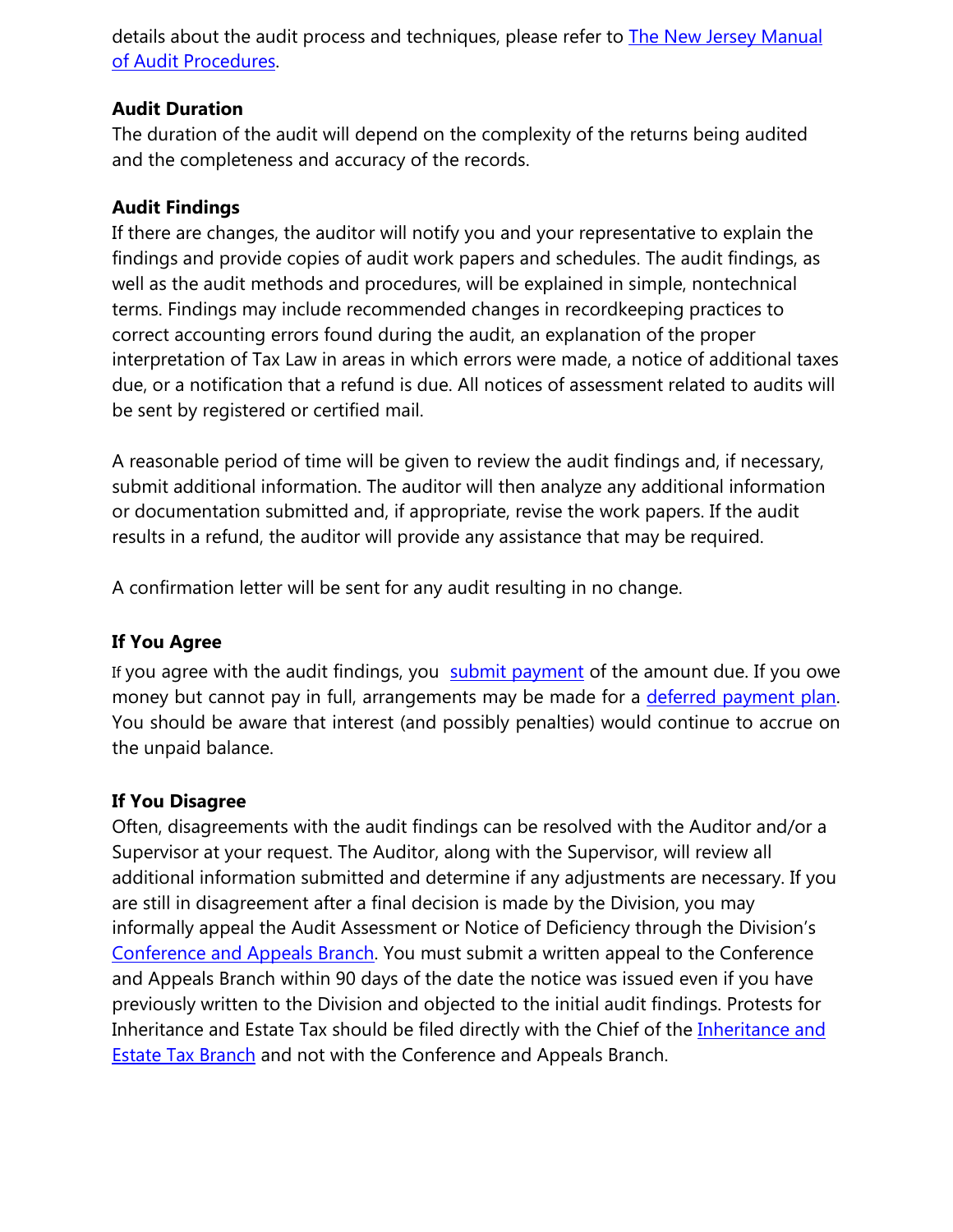### **An Alternative**

As an alternative to protesting or appealing an audit assessment made for tax periods beginning on or after January 1, 1999, a taxpayer who does not timely protest or appeal the assessment may [pay the assessment](https://www.state.nj.us/treasury/taxation/organization/audit.shtml) and then file for a refund of the payment. However, the taxpayer must:

- Pay the entire assessment within one year after the time for filing the protest expires; **and**
- File the refund claim on [Form A-1730](http://www.state.nj.us/treasury/taxation/a1730notice.shtml) with all supporting documentation within 450 days after the time for filing the protest expires.

Certain exceptions may apply. Please review the instructions on Form A-1730 for more details.

## **Penalties and Interest**

It is to your advantage to avoid penalties and interest by filing your tax returns and paying the correct amount of taxes on time. The three most common reasons for tax penalties are:

- Late filing;
- Late payment of taxes;
- Underpayment of estimated tax;

Penalties for late filing and delinquent taxes are generally based on the amount of overdue tax. However, there are various penalties for late filing, whether you owe any taxes or not. Both interest and penalties will continue to be added to the amount due until payment is received, whether you agree or disagree.

# **Claims for Refund**

Generally, you have four years to claim a refund for any original tax reported and paid, unless the law provides a shorter time limit for a particular tax, such as Gross Income Tax and Inheritance and Estate Tax. Refunds may be claimed on amended returns or by completing a ["Claim for Refund" \(Form A-3730\)](http://www.state.nj.us/treasury/taxation/pdf/other_forms/sales/a3730.pdf) with supporting documentation.

As a general rule, the interest will be paid at the prime rate on most refundable overpayments which are held by the State for more than six months from the date of filing or payment. Specific rules should be consulted.

The type of claim being made determines which refund claim form or return to use. For information and copies of the appropriate form, you may call 1-800-323-4400 (Touchtone phones in NJ, NY, PA, DE, and MD) or 609-826-4400 (anywhere).